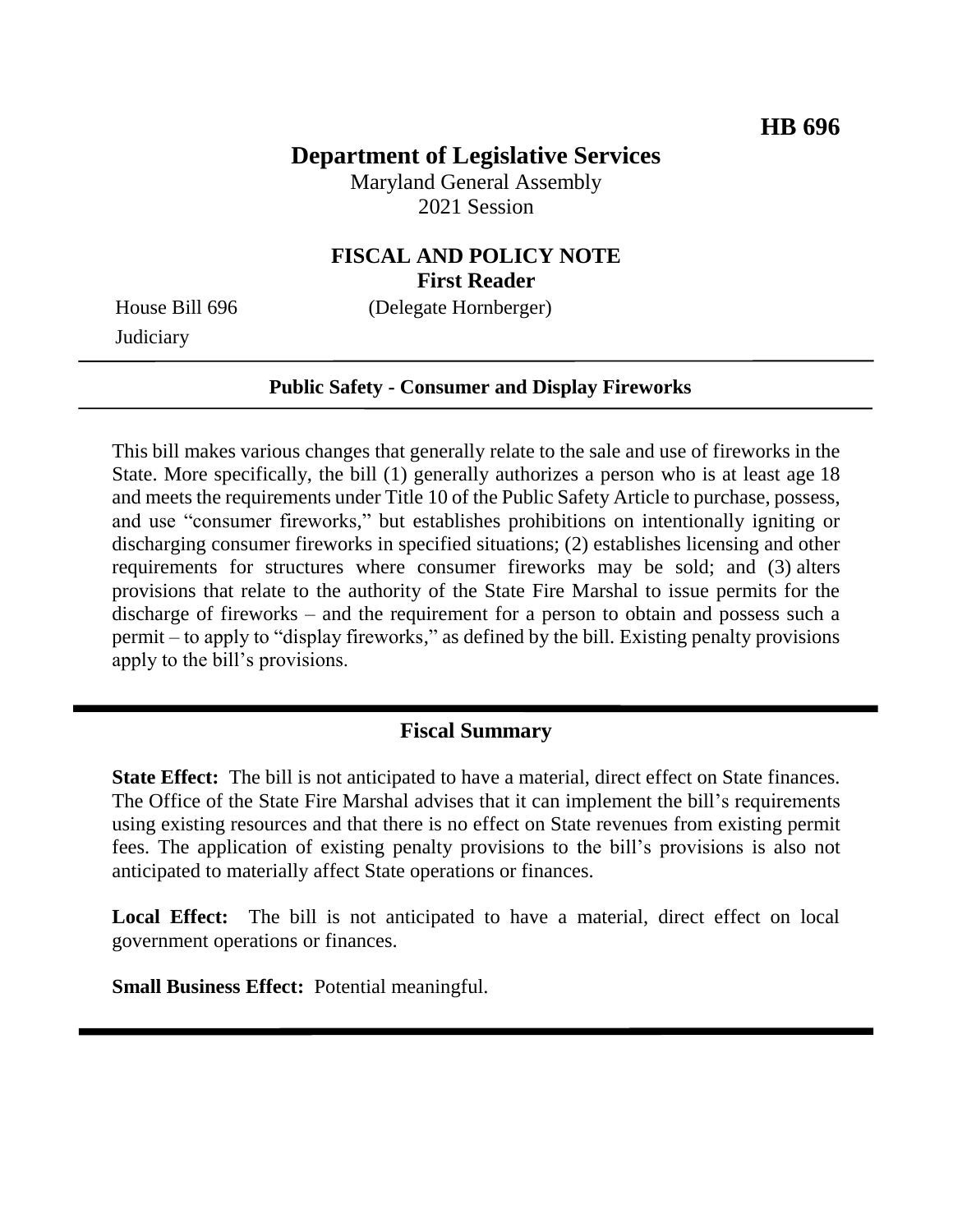# **Analysis**

### **Bill Summary:**

*General Authorization to Purchase, Possess, and Use Consumer Fireworks, with Specified Exceptions*

A person who is at least age 18 and meets the requirements of Title 10 of the Public Safety Article is authorized to purchase, possess, and use consumer fireworks. However, a person is prohibited from intentionally igniting or discharging consumer fireworks:

- on public property or on private property without the express permission of the owner;
- within, into, at, or from, a motor vehicle, a watercraft, an aircraft, an unmanned aircraft, or a building;
- at another person;
- while the person is under the influence of alcohol, a controlled substance, or another drug; or
- within 300 feet (ft.) of a structure.

These provisions may not be construed to regulate the sale, possession, or use of any of several specified devices.

#### *Sale of Consumer Fireworks – Licensing and Other Requirements*

In general, consumer fireworks may only be sold from a stand-alone permanent structure that (1) is licensed by the State Fire Marshal; (2) has a storage area that is separated from wholesale or retail sales areas to which a purchaser may be admitted by appropriately rated fire separation; (3) is located at least 250 ft. from any facility that stores, sells, or dispenses gasoline, propane, or other flammable products; (4) is located at least 1,500 ft. from any other facility licensed to sell consumer fireworks; (5) has a monitored burglar and fire alarm system; and (6) conducts quarterly fire drills and preplanning meetings as required by the primary fire department in the jurisdiction of the facility.

However, consumer fireworks may be sold from a temporary structure if the temporary structure (1) is licensed by the State Fire Marshal; (2) is located at least 250 ft. from any facility that stores, sells, or dispenses specified flammable products; (3) has an evacuation plan posted in a conspicuous location, as specified; (4) if it has an outdoor storage unit, has the unit separated from the wholesale or retail sales area to which a purchaser may be admitted by appropriately rated fire separation; (5) complies with NFPA 1124, as it relates to retail sales of consumer fireworks in temporary structures; (6) is located at least

HB 696/ Page 2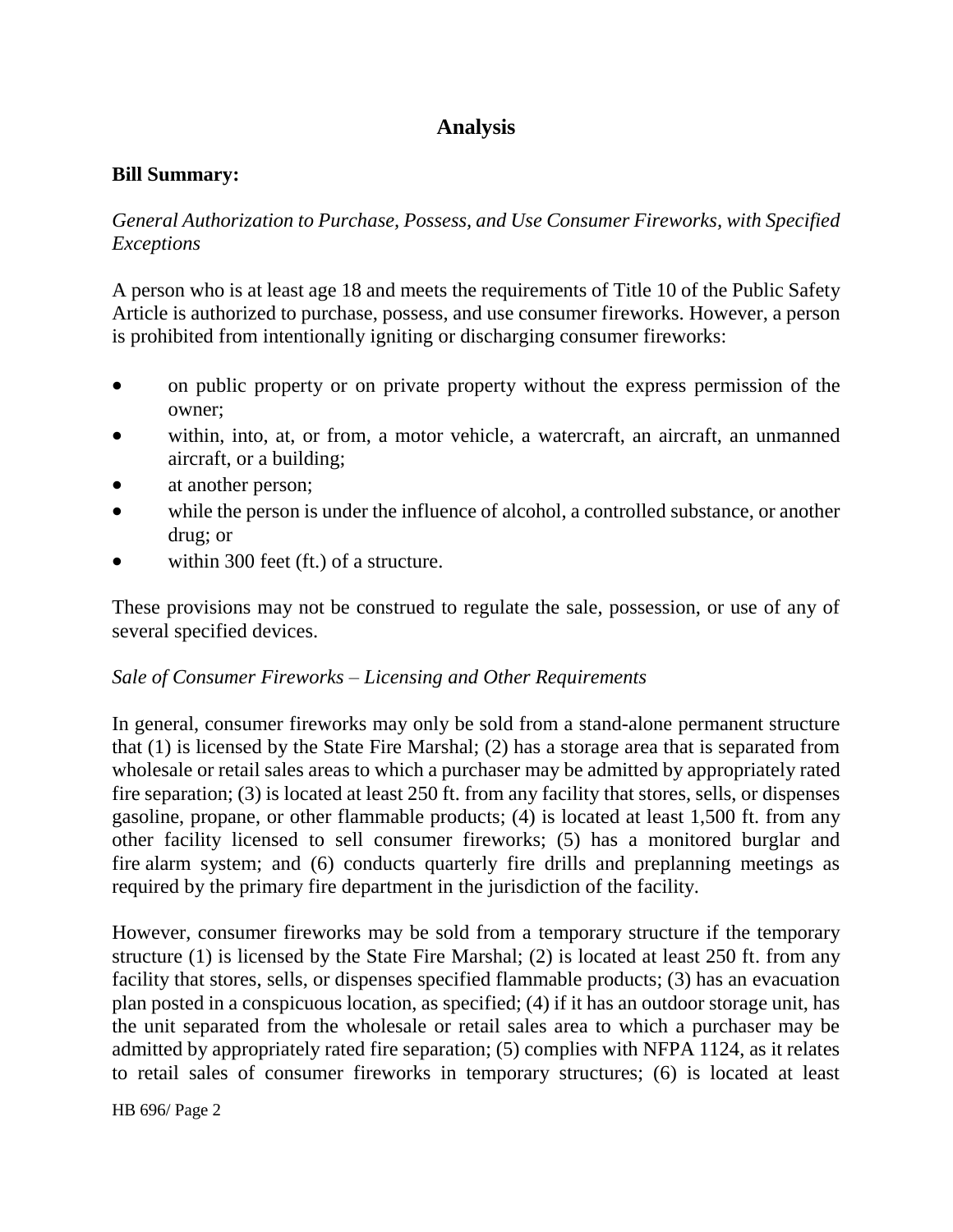two miles from any permanent facility licensed to sell consumer fireworks; (7) does not exceed 2,500 square ft.; (8) is secured at all times during which consumer fireworks are displayed within the structure; (9) has a minimum of \$2.0 million in public and product liability insurance; (10) has a sales period limited to June 15 through July 8 and December 21 through January 2 each year; and (11) stores consumer fireworks not on display for retail sale in an outdoor storage unit. In addition, the sale of consumer fireworks from a temporary structure is limited to specified types of fireworks.

The bill does not establish any new licensing fees for such structures.

## *Selected Definitions*

"Consumer fireworks" means any combustible or explosive composition or any substance or combination of substances that (1) is intended to produce visible or audible effects by combustion; (2) is suitable for use by the public; (3) complies with the construction, performance, composition, and labeling requirements adopted by the Consumer Products Safety Commission, as specified; and (4) complies with the provisions for "consumer fireworks" as defined in APA 87-1 or any successor standard.

"Display fireworks" means large fireworks to be used solely by professional pyrotechnicians and designed primarily to produce visible or audible effects by combustion, deflagration, or detonation. The term includes (1) salutes that contain more than 2 grains or 130 milligrams of explosive materials; (2) aerial shells containing more than 60 grams of pyrotechnic compositions; and (3) other display pieces that exceed the limits of explosive materials for classification as consumer fireworks and are classified as fireworks UN0333, UN0334, or UN0335, under Title 49, § 172.101 of the Code of Federal Regulations, relating to purpose and use of the hazardous materials table.

"Fireworks," as modified by the bill, includes 1.3 G fireworks, 1.4 G fireworks, consumer fireworks, and display fireworks. The bill also alters the definitions of "1.3 G fireworks" and "1.4 G fireworks."

**Current Law:** Title 10 of the Public Safety Article generally regulates the manufacturing, storage, sale, possession, and use of fireworks and sparklers in the State.

*Discharge of Fireworks:* The State Fire Marshal may issue a permit to authorize the discharge of fireworks in a place where the discharge of fireworks is legal. The State Fire Marshal must issue a permit to discharge fireworks only if the State Fire Marshal determines that the proposed discharge of fireworks will (1) not endanger health or safety or damage property and (2) be supervised by an experienced and qualified person who has previously secured written authority from the State Fire Marshal to discharge fireworks. A permit to discharge fireworks:

HB 696/ Page 3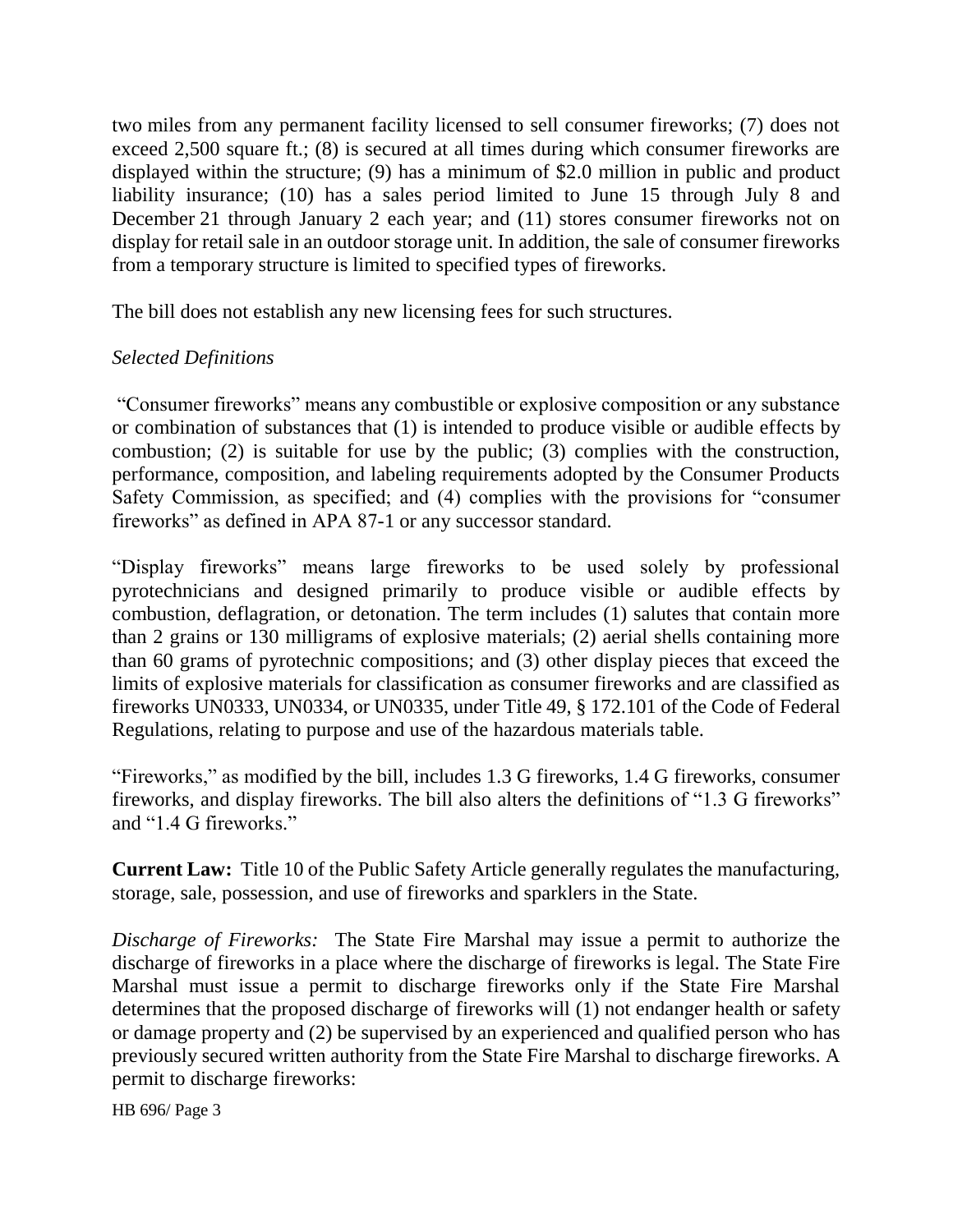- does not authorize the holder of the permit to possess or discharge fireworks in violation of an ordinance or regulation of the political subdivision where the fireworks are to be discharged; and
- does not relieve an applicant for a permit from any requirement to obtain any additional license or authority from the governing body of the political subdivision where the fireworks are to be discharged.

A person must have a permit to discharge fireworks before the person discharges fireworks or possesses fireworks with the intent to discharge fireworks or to allow the discharge of fireworks. An applicant for a permit to discharge fireworks must apply to the State Fire Marshal for the permit at least 10 days before the date of discharge, pay a \$50 permit fee, and post a bond with the State Fire Marshal, as specified. If the State Fire Marshal does not receive the application for a permit at least 10 days before the date of the discharge, the State Fire Marshal must charge the applicant an additional \$50 late fee. The fees do not apply to a volunteer fire department or volunteer ambulance and rescue company.

Unless the person holds a permit, a person may not discharge fireworks or possess fireworks, as specified. A permit to discharge fireworks is nontransferable.

*Sale of Fireworks:* With specified exceptions, a person may not sell fireworks to another person without a permit. A person licensed by the State Fire Marshal may sell or deliver fireworks to a *bona fide* distributor, jobber, or wholesaler with a principal place of business in a state where the sale or possession of fireworks is allowed. The State Fire Marshal may require a person who is an out-of-state distributor, jobber, or wholesaler to submit a certificate issued by the person's state of operation that demonstrates authority to buy and receive fireworks.

*Penalties:* A person who possesses or discharges fireworks in violation of these provisions is guilty of a misdemeanor and on conviction subject to maximum fine of \$250 for each offense. A person who sells fireworks in violation of these provisions is guilty of a misdemeanor and on conviction, subject to a maximum fine of \$1,000 for each offense. At the owner's expense, the State Fire Marshal must seize and remove all fireworks possessed or sold in violation of any of these provisions. Any fireworks seized pursuant to this provision must be forfeited and destroyed.

*Sale of Sparklers:* A person may not sell sparklers or sparkling devices to a person younger than age 16. A violator is guilty of a misdemeanor and on conviction subject to a maximum fine of \$1,000.

*Distribution or Wholesale of Sparklers or Sparkling Devices:* Generally, a distributor or wholesaler of sparklers or sparkling devices must register annually with the State Fire

HB 696/ Page 4